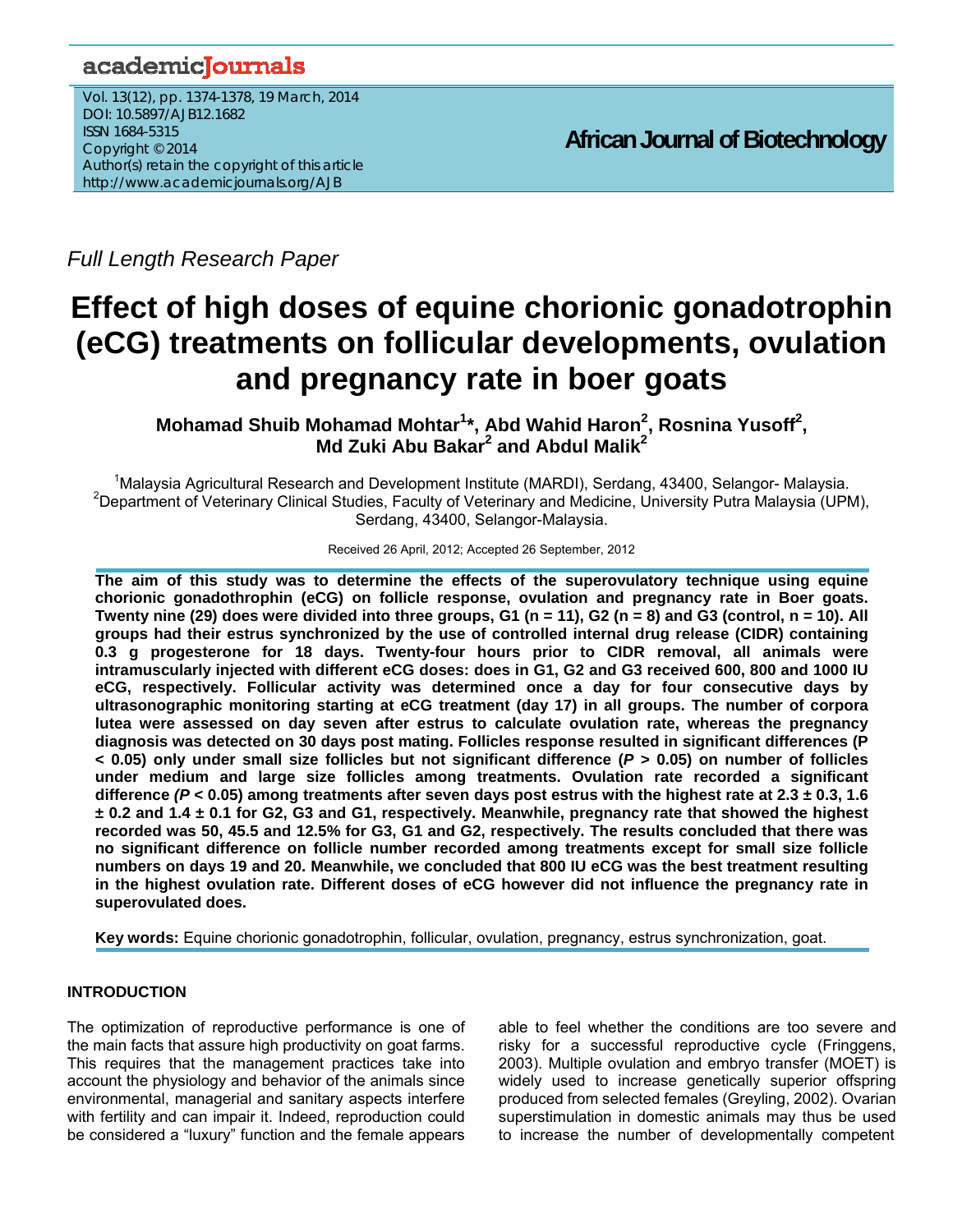oocytes for *in vivo* or *vitro* embryo production (Malhi et al., 2008). This variation may be due to both extrinsic equine chorionic gonadotrophin (eCG) treatment and follicle stimulating hormone (FSH) preparation, mode of administration or the dosage regimens) and/or intrinsic (ovarian status, genetic variation) factors (Cognie et al., 2003; Gonzales-Bulnes et al., 2004; Shipley et al., 2007).

Superovulatory procedures using eCG commonly used high dose of eCG after synchronizing their estrus cycles with controlled internal drug release (CIDR). This procedure agreed with a previous research (Holtz, 2005) which they reported that, in goats, superovulatory treat-ment typically consists of a combination of estrous cycle control (usually involving application of progestagen implants), with an elevated dose of gonadotropin, to induce the ovary to release more than the typical number of oocytes. The eCG traditionally termed "pregnant mare serum gonadotropin" (PMSG) is an exogenous gonado-tropin which can stimulate follicular growth and subse-quently the number of ovulation (ewe on day 12 of the cycle) (Cumming, 1975). PMSG resembles pituitary FSH and luteinizing hormone (LH) in that it is a glycoprotein. It can be said to be the complete gonadotrophin, since it is able to induce follicle growth, estrogen production, ovula-tion, luteinization and progesterone synthecic (Cahill, 1982). PMSG is administered as a single subcutaneous or intramuscular injection given one day prior to the last synchronization treatment. In goat, 1000 IU PMSG is given on day 17 of the oestrous cycle (Bondurant, 1986; Drost, 1986) or 2 days before progesterone sponge removal or cessation of daily (12 mg/day) progesterone injection. Several reports claim good results using doses of eCG that ranged from 200 to 600 IU Greyling and Van Niekerk, 1990; Ritar et al., 1994; Menegatos et al., 1995; Freitas et al., 1996; Selvaraju and Kathiresan, 1997).

The present study aimed to compare the lower dosages of eCG at 600 and 800 IU, compared to 1000 IU which eventually improve reproductive efficiency as well as reducing cost of superovulatory treatment in the goats.

#### **MATERIALS AND METHODS**

The experiment was conducted in a total of 29 healthy pluriparous Boer does, aged from three to five years and body weight between 45 and 65 kg maintained indoors at the experimental farm of Kampung Kuala Pah Breeding Goat Center, owned by Department of Veterinary and Services (DVS), Malaysia. The animals were randomly divided into three groups. Group 1 consisted of 11 does, group 2 with eight does and group 3 (control) with 10 does. Animals were housed in an animal shed  $(6.1 \times 6.1 \text{ m})$  built approximately 3 m

above the ground level. The goat house was located at the hill top surrounded by open paddock. All does were kept indoors and fed twice daily. In the morning, animals were fed with *Bracharia humidicola* (Rendle) and *Panicum maximum* (Guinea). In the evening, commercial concentrates (Biopalma®) (Crude protein ≤ 14.9%, crude fiber ≤ 26.1%, crude fat ≤ 5.1%, calcium ≤ 0.72%, phosphorus ≤ 0.36 % and metobolisable energy ≤ 9.06 MJ/kg) were given to the animals at 450 g/doe/day. Mineral blocks and water were provided *ad libitum* to the animals.

Does in the three experimental groups were followed superovulation protocol by synchronizing with controlled internal drug release  $(CIDR<sup>®</sup>)$  device which contained 0.3 g of progesterone and left intravaginally for 18 days. The day of CIDR insertion was considered as day 0. Twenty four hours prior to CIDR removal, superovulatory treatments were given using eCG. Does in groups 1, 2 and 3 received a single intramuscular injection of 600, 800 and 1000 IU eCG (Foligon®, Intervet, The Netherlands), respectively.

Ovarian images were obtained with a B-mode ultrasound scanner (ALOKA SSD-500<sup>®</sup>, Tokyo, Japan) equipped with a 5 MHz linear array transducer. During scanning, goats were restrained in a wooden chute in a standing position. Before scanning, feces were removed as much as possible by hand and some carboxymethylcellulose gel placed on the transrectal probe. Then, the lubricated transrectal probe was inserted into the rectum. When the urinary bladder was surpassed and the uterine horns were located, the probe was rotated laterally clockwise for 90° and counterclockwise for 180° to evaluate both ovaries and their structures as described (Ginther and Kot, 1994). The ovaries were scanned in several planes to identify all visible follicles that are >1 mm in diameter. Follicles that were more than 3 mm were counted and grouped into one of the following classes: small  $(3 \text{ to } 4 \text{ mm})$ , medium (4 to  $\lt$  5 mm) and large ( $\ge$  5 mm) follicles, following the previous study (Menchaca and Rubianes, 2002). Follicular development was observed once a day for four consecutive days starting on the day of eCG treatment. Twenty-four hours after CIDR removal, a buck was mixed with the females in each group. The information pertaining to the mating time such was recorded.

The ovarian response in terms of number corpora lutea (CLs) was assessed by 5 MHz linear probe attached to an ultrasound scanner (ALOKA SSD-500, Tokyo, Japan) seven days after the onset of estrus. We recorded the number of CL's with the antral follicles  $\geq$  3 mm in diameter. Meanwhile, pregnancy rate was determined by pregnancy diagnosis on 30 days post mating.

Statistical analysis was performed using Predictive Analytics SoftWare (PASW®) version 17.0. All follicles were grouped as described earlier. The effects of treatment on number of folicles and ovulation rate were analyzed by analysis of variance (one way ANOVA). Meanwhile, percentage calculation and Chi-square analysis were conducted to measure the effect of treatments on pregnancy rate. Data were expressed as mean ± standard error of mean (S.E.M) and differences were considered to be statistically significant at *P* < 0.05.

### **RESULTS**

The follicle response of Boer does following estrus synchronization is shown in Table 1. The patterns of follicular

\*Corresponding author. E-mail: mdshuib@mardi.gov.my. Tel: +603-8941 6982. Fax: +603-89437137.

Author(s) agree that this article remain permanently open access under the terms of the Creative Commons Attribution License 4.0 International License

**Abbreviations: CIDR,** Controlled internal drug release; **CL,** corpus luteum; **DVS,** department of veterinary and services; **eCG,** equine chorionic gonadotrophin; **FSH,** follicle stimulating hormone; **g,** gram; **LH,** luteinizing hormone; **mg,** miligram; **MHz,** Megahertz; **MOET,** multiple ovulation and embryo transfer; **PASW® ,** predictive analytics software; **PMSG,** pregnant mare serum gonadotropin.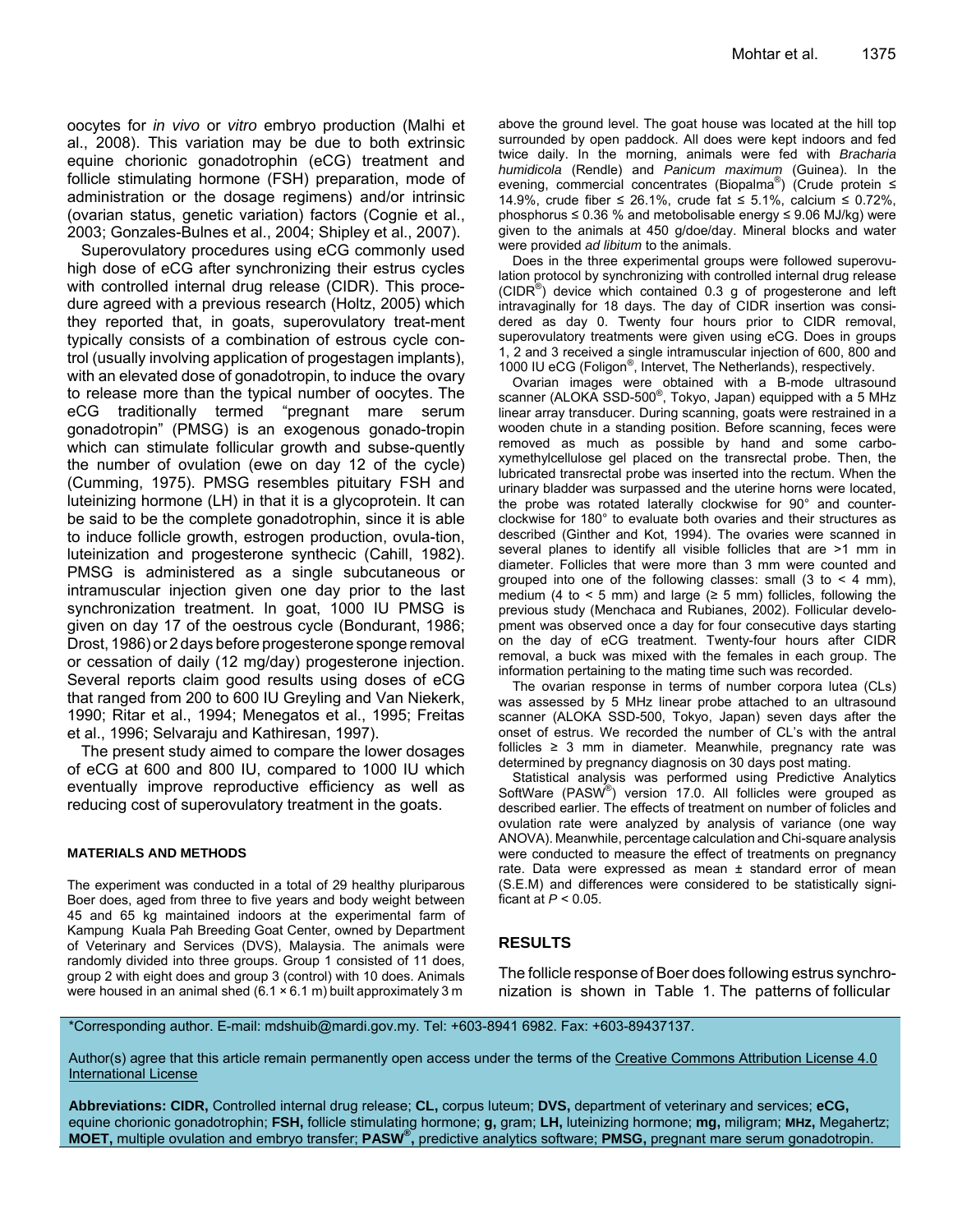| Day    | <b>Size</b>  | $G1 (n = 11)$   |                 | $G2 (n = 8)$        |                 | $G3(n = 10)$    |                 |
|--------|--------------|-----------------|-----------------|---------------------|-----------------|-----------------|-----------------|
|        |              | LO              | <b>RO</b>       | LO                  | <b>RO</b>       | LO              | <b>RO</b>       |
| Day 17 | S            | $1.3 \pm 0.3$   | $4.0 \pm 0.5$   | $2.1 \pm 0.5$       | $2.0 \pm 0.0$   | $2.3 \pm 0.2$   | $2.0 \pm 0.5$   |
|        | M            | $1.8 \pm 0.3$   | $1.2 \pm 0.2$   | $1.5 \pm 0.2$       | $1.0 \pm 0.0$   | $1.5 \pm 0.2$   | $1.4 \pm 0.2$   |
|        |              | $1.0 \pm 0.0$   | $1.2 \pm 0.2$   | $5.0 \pm 0.0$       | $1.5 \pm 0.5$   | $1.4 \pm 0.4$   | $2.3 \pm 0.3$   |
| Day 18 | S            | $2.0 \pm 0.7$   | $1.7 \pm 0.4$   | $1.0 \pm 0.0$       | $2.0 \pm 0.0$   | $2.6 \pm 0.3$   | $3.0 \pm 2.0$   |
|        | M            | $1.5 \pm 0.2$   | $1.6 \pm 0.3$   | $1.2 \pm 0.2$       | $1.0 \pm 0.0$   | $3.4 \pm 1.2$   | $4.3 \pm 1.0$   |
|        |              | $2.2 \pm 0.4$   | $1.5 \pm 0.5$   | $1.7 \pm 0.7$       | $2.0 \pm 0.3$   | $3.0 \pm 0.7$   | $2.2 \pm 0.9$   |
| Day 19 | S            | $1.2 \pm 0.1^a$ | $3.1 \pm 0.3$   | $1.7 \pm 0.2^{a,b}$ | $1.8 \pm 0.3$   | $2.5 \pm 0.6^b$ | $3.5 \pm 1.5$   |
|        | M            | $1.8 \pm 0.3$   | $1.6 \pm 0.2$   | $2.0 \pm 0.6$       | $1.0 \pm 0.0$   | $2.4 \pm 0.6$   | $2.0 \pm 0.4$   |
|        | $\mathbf{L}$ | $1.4 \pm 0.2$   | $2.0 \pm 0.3$   | $2.1 \pm 0.4$       | $1.6 \pm 0.6$   | $3.0 \pm 0.7$   | $1.8 \pm 0.4$   |
| Day 20 | S            | $1.4 \pm 0.2$   | $1.0 \pm 0.0^x$ | $2.0 \pm 1.5$       | $1.0^x \pm 0.0$ | $1.7 \pm 0.2$   | $2.5 \pm 0.2^y$ |
|        | M            | $1.2 \pm 0.1$   | $1.1 \pm 0.1$   | $2.0 \pm 0.6$       | $1.5 \pm 0.5$   | $2.1 \pm 0.5$   | $1.4 \pm 0.2$   |
|        |              | $2.0 \pm 0.0$   | $1.5 \pm 0.3$   | $1.6 \pm 0.4$       | $2.1 \pm 0.4$   | $1.2 \pm 0.2$   | $2.4 \pm 0.5$   |

**Table 1.** Follicular development of Boer does following estrus synchronization (Mean ± S.E.M).

a, b<sub>Values</sub> with different superscript in the same row differ significantly at *P*< 0.05. <sup>x, y</sup>Values with different superscript in the same row differ significantly at  $P < 0.05$ . S, Small size follicle; M, medium size follicle; L, large size follicle; LO, left ovary; RO, right ovary.

growth within different size categories indicate the duration of exogenous gonadotrophin stimulus. The shift from the numerical superiority of the smaller follicle category to the superiority of the next higher one at the attainment of the next phase of the estrus period (pre-estrus to estrus, or estrus to post estrus) represents the end of recruitment, and therefore the end of the exogenous gonadotrophin action. Regarding the experiment, after an hour superovulatory treatment given, the highest mean number of follicles found was  $4.0 \pm 0.5$ , under small size category in right side ovary of G1. However, mean number of follicles for small, medium and large size category at left and right side ovary was not significant (*P* > 0.05) among group treatments on day 17.

Twenty four hours after superovulatory treatment, the highest mean number of follicles recorded was from medium size categories at  $4.3 \pm 1.0$  from G3 on right side ovary, followed by G1 (2.2  $\pm$  0.4) and G2 (2.0  $\pm$  0.3), on left and right ovary, respectively. Only G1 resulted in an increasing number of follicle on large size categories in both side ovary compared to others group. On day 18, no significant difference (*P* > 0.05) was found on number of follicles between group treatments at left and right side ovary on all size categories.

Twenty four hours after CIDR removal, the highest mean number of follicles recorded on day 19 was in G3  $(3.5 \pm 1.5)$  followed by G1  $(3.1 \pm 0.3)$  both under small size category and G2 (2.1  $\pm$  0.4) under large size category. The mean number of follicles are significantly (*P* < 0.05) higher among group treatments in left ovary on small size categories at  $2.5 \pm 0.6$ ,  $1.7 \pm 0.2$  and  $1.2 \pm 0.1$ for G3, G2 and G1, respectively. However, no significant difference (*P* > 0.05) on number of follicles was recorded in right ovary under small size categories at the same time. We also recorded no significant difference (*P* > 0.05) under medium and large size categories on both sides of the ovary on day 19.

On day 20, 48 h after CIDR removal, a highly signifi cant difference (*P* < 0.05) in number of follicles was recorded with G3 at  $2.5 \pm 0.2$  follicles, followed by G2 (2.0  $\pm$  1.5) and G1 (1.4  $\pm$  0.2) under small size categories. The highest number of follicles recorded from G1 and G2 on day 20 was  $1.5 \pm 0.3$  and  $2.1 \pm 0.4$ , respectively both under large size follicles. Table 2 shows the ovulation rate of does administered with CIDR + eCG. In this study, 11 (100%) out of 11 does in G1, eight (100%) out of eight does in G2 and 10 (100%) out of 10 does in G3 ovulated during estrus. The highest mean numbers of CL at the left side ovary was from G2, which is  $1.3 \pm 0.1$ . However, the mean numbers of CL on the left ovary was not significantly different ( $P > 0.05$ ) compared with G1 (1.11  $\pm$ 0.11) and G3 (1.00). Meanwhile, the highest mean numbers of CL found on the right ovary was from G2 at 1.3  $\pm$  0.2, followed by G3 and G1 at 1.3  $\pm$  0.1 and 1.0, respectively. This result shows that the ovulation rate from right ovary was not significantly different (*P* > 0.05) among group treatments. The highest numbers of CL recorded in the right side ovary was two from G2 and G3; meanwhile the lowest CL recorded was 1 from G1.

Table 3 shows the result of does that conceived by natural mating. Out of 21 estrus does, 11 (52.4%) does were pregnant. The highest pregnancy rate in this study was from G3 at 71.4% followed by G1 (55.5%) and G2 (20%). Only G2 and G1 resulted more than 50% pregnancy rate. In contrast, G1 and G2 recorded the highest non pregnant rate, with four does in each group,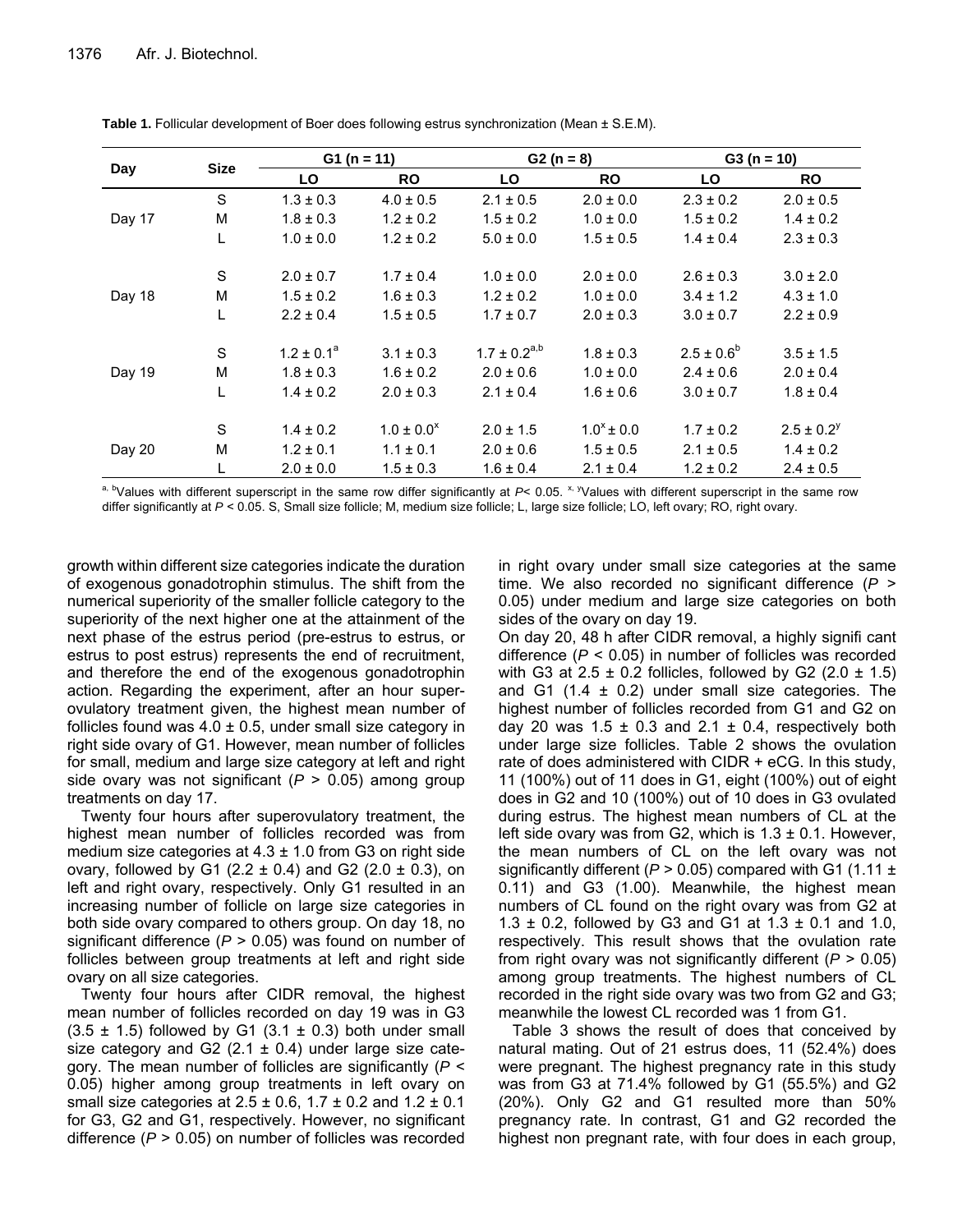| <b>Parameter</b>                         | G1                    | G2                      | G3                        | Total     |
|------------------------------------------|-----------------------|-------------------------|---------------------------|-----------|
| Number of females synchronized           | 11                    |                         | 10                        | 29        |
| Number of does ovulated                  | 11 (100%)             | $8(100\%)$              | 10 (100%)                 | 29 (100%) |
| Mean number of CL on left ovary (range)  | $1.1 \pm 0.1$ (1-2)   | $1.3 \pm 0.1$ (1-2)     | $1.0 \pm 0.0$             |           |
| Mean number of CL on right ovary (range) | $1.0 \pm 0.0$         | $1.3 \pm 0.2$ (1-2)     | $1.3 \pm 0.1$ (1-2)       |           |
| Mean number of CL per doe (range)        | $1.4 \pm 0.1^a$ (1-2) | $2.3 \pm 0.3^{b}$ (1-4) | $1.6 \pm 0.2^{a,b}$ (1-3) |           |

**Table 2.** Ovulation rate after following 18 days CIDR treatment with eCG injection on day 17.

a, b Values with different superscript in the same row differ significantly at P<0.05. Mean  $\pm$  S.E.M.

**Table 3.** Pregnancy rate following 18 days CIDR treatment with eCG injection on day 17.

| <b>Parameter</b>                            | $G1(n=11)$      | $G2(n=8)$ | $G3(n=10)$      | Total      |
|---------------------------------------------|-----------------|-----------|-----------------|------------|
| Number of does in estrus                    |                 |           |                 | 21         |
| Number of does that did not display oestrus |                 |           |                 |            |
| Number of does pregnant                     | $5(55.5\%)$     | 1(20%)    | $5(71.4\%)$     | 11 (52.4%) |
| Number of does aborted                      |                 |           |                 |            |
| Gestation period (days)                     | $144.4 \pm 7.5$ | 145.0     | $145.3 \pm 6.5$ |            |

Mean ± S.E.M.

after estrus. Only two does from G3 failed to become pregnant in this study. However, we observed two pregnant does from G3 has aborted on midway stage pregnancy. According to the mean gestation period recorded, G3 showed the longest period with  $145.3 \pm 6.5$ days. Meanwhile, G2 and G1 recorded 145 and 144.4 ± 7.5 days gestation period, respectively. Thus, the proportion of gestation period was not influenced by eCG doses.

### **DISCUSSION**

On the first day of eCG treatment, the highest mean number of follicles was from G1 at  $4.0 \pm 0.5$  in small size category. This finding was in line with previous study (Francicco Carlos de Sousa et al., 2011) which found 7.1 ± 0.9 follicles in 3 to 4 mm size at the ovarian stimulation day.Another study (Riesenberg et al., 2001) also concurred to our study which reported 8 h after eCG treatment given, mean number of follicles that range 0.3 and 0.4 cm was 2.7. The highest mean number of follicles found on day two after eCG treatments in the current study was 4.3 ± 1.0 from G3 under medium size category. Our finding is higher than previous study (Kermani et al., 2012) which recorded 1.6  $\pm$  0.4 follicles ( $\geq$  4 mm) at the same time after receiving 850 IU eCG. However, the same findings are more similar with the present study after comparing the highest mean number of follicles  $(4 \le$ 5 mm) found in G2 (800 IU) at 1.2 ± 0.2 at the same period.

The present study shows the highest mean number of5 follicles found on day three after eCG treatment was 3.5 ± 1.5 from G3 in small size category. This is comparible with previous findings by Kermani et al. (2012) which recorded  $3.5 \pm 0.6$  mean number of follicles at the same size category. Four days after eCG treatments, our study recorded the highest mean number of follicle at  $2.5 \pm 0.2$ from small size category from G3. This finding agrees with previous study by Ali (2007) who found the highest follicles on day four after eCG treatment was 2.5 follicles. These findings are also close to the previous study by Salehi et al. (2010) who showed that the administration of eCG and FSH caused growth and development of the small follicles present in the ovaries. Subsequently, the large follicles during estrus will ovulate and transform to mature CL's.

The ovulation rate in our study showed that all (100%) does ovulated with at least 1 CL observed by transrectal ultrasonography on day 7 after mating. The present finding is higher than previous study (Gonzalez de Bulnes et al., 1999a) which only recorded 89.3% ovulation rate. These treatments have met our goal to induce multiple ovulation by giving the minimum of 600 IU eCG dosage. Some of the does from G1 (2 does), G2 (3 does) and G3 (3 does) failed to display oestrus within 48 h after CIDR removal. This might be due to either inadequate oestradiol secretion, or oestrus was displayed silently without any overt signs of oestrus (Romano and Wheaton, 1998; Cardwell et al., 1998). Besides that, the absence of oestrus and ovulation may be due to insufficient gonado-trophic hormone released by the pituitary, leading to poor response by the ovary to the exogenous eCG.

Previous studies had reported that the lower pregnancy rate was recorded after a long-term (12 days) progestagen treatment and related to a slower follicular turnover, promoting the ovulation of persistent dominant follicles. In